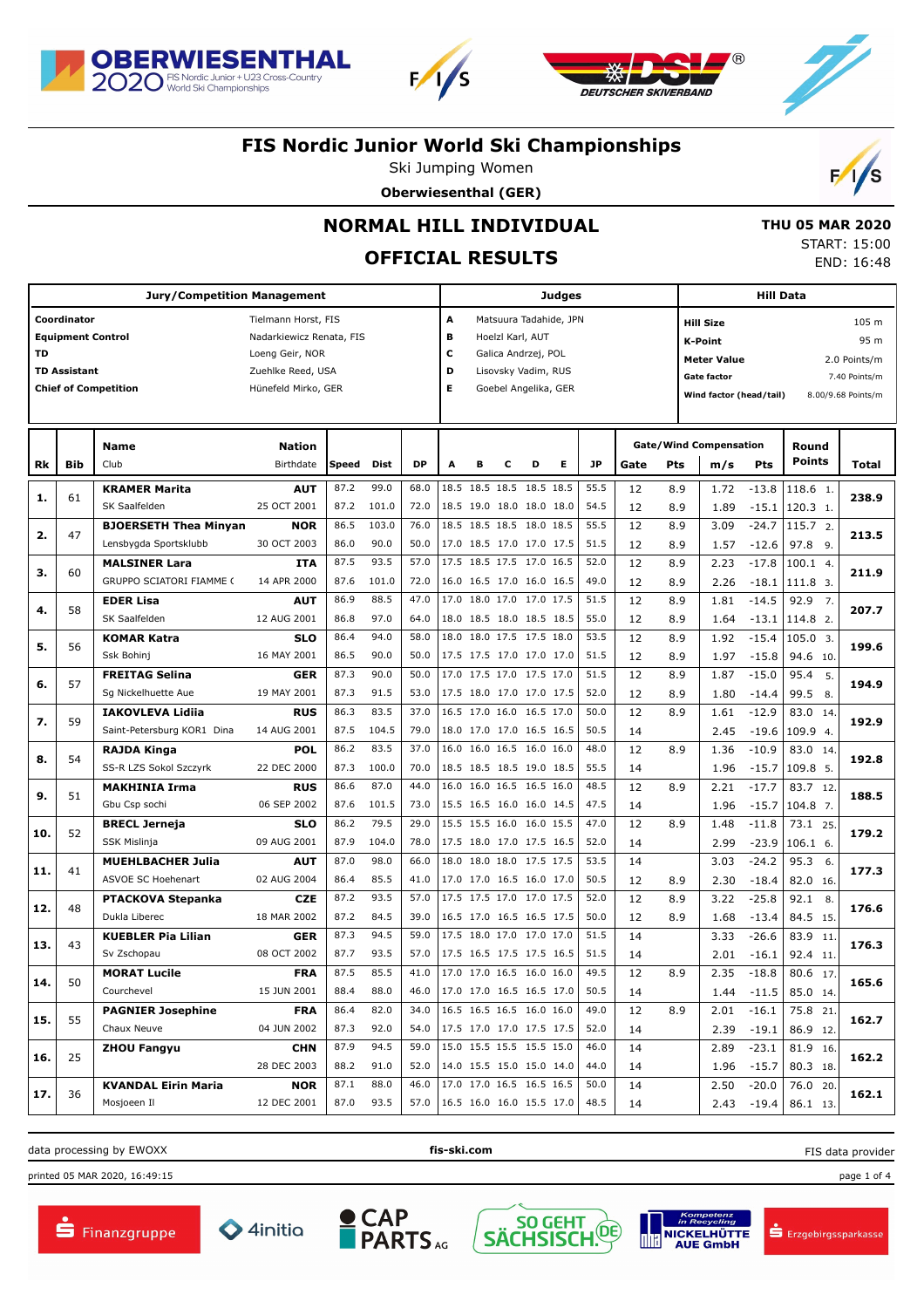





# **FIS Nordic Junior World Ski Championships**

Ski Jumping Women

**Oberwiesenthal (GER)**



 **THU 05 MAR 2020** START: 15:00 END: 16:48

### **NORMAL HILL INDIVIDUAL**

## **OFFICIAL RESULTS**

|     |            | <b>Name</b>                    | <b>Nation</b> |       |             |           |   |   |                          |   |   |      | <b>Gate/Wind Compensation</b> |            |      |            | Round         |              |
|-----|------------|--------------------------------|---------------|-------|-------------|-----------|---|---|--------------------------|---|---|------|-------------------------------|------------|------|------------|---------------|--------------|
| Rk  | <b>Bib</b> | Club                           | Birthdate     | Speed | <b>Dist</b> | <b>DP</b> | A | в | c                        | D | Е | JP   | Gate                          | <b>Pts</b> | m/s  | <b>Pts</b> | <b>Points</b> | <b>Total</b> |
|     |            | <b>SKATVEDT Karoline</b>       | <b>NOR</b>    | 88.2  | 89.0        | 48.0      |   |   | 15.0 16.0 16.5 15.5 15.0 |   |   | 46.5 | 14                            |            | 2.58 | $-20.6$    | 73.9 24.      |              |
| 18. | 32         | Troegstad Skiklubb             | 02 APR 2000   | 88.4  | 92.5        | 55.0      |   |   | 16.5 16.5 17.0 16.5 16.5 |   |   | 49.5 | 14                            |            | 3.00 | $-24.0$    | 80.5 17.      | 154.4        |
| 19. | 35         | <b>REPINC ZUPANCIC Jerneja</b> | <b>SLO</b>    | 87.4  | 94.5        | 59.0      |   |   | 17.5 17.5 17.0 17.5 16.5 |   |   | 52.0 | 14                            |            | 2.70 | $-21.6$    | 89.4 10.      | 153.5        |
|     |            | Nsk Trzic fmg                  | 27 OCT 2002   | 86.5  | 76.0        | 22.0      |   |   | 15.0 15.0 15.0 14.5 14.0 |   |   | 44.5 | 12                            | 8.9        | 1.41 | $-11.3$    | 64.1 25.      |              |
| 20. | 53         | <b>SHPYNEVA Anna</b>           | <b>RUS</b>    | 85.7  | 81.0        | 32.0      |   |   | 15.5 16.0 16.0 15.5 16.0 |   |   | 47.5 | 12                            | 8.9        | 1.29 | $-10.3$    | 78.1 18.      | 152.8        |
|     |            | Saint-Petersburg Sdusshor      | 03 JAN 2002   | 86.4  | 83.5        | 37.0      |   |   | 16.5 16.0 16.0 16.5 16.5 |   |   | 49.0 | 14                            |            | 1.41 | $-11.3$    | 74.7 21.      |              |
| 21. | 38         | <b>GOEBEL Michelle</b>         | <b>GER</b>    | 87.2  | 91.5        | 53.0      |   |   | 17.5 17.0 17.0 17.0 17.5 |   |   | 51.5 | 14                            |            | 2.61 | $-20.9$    | 83.6 13.      | 149.6        |
|     |            | Sc Willingen                   | 18 FEB 2004   | 87.4  | 83.0        | 36.0      |   |   | 16.0 17.0 16.5 16.0 17.0 |   |   | 49.5 | 14                            |            | 2.44 | $-19.5$    | 66.0 24.      |              |
| 22. | 45         | <b>NORSTEDT Astrid</b>         | <b>SWE</b>    | 86.5  | 96.0        | 62.0      |   |   | 16.5 17.5 16.5 16.5 16.0 |   |   | 49.5 | 14                            |            | 2.66 | $-21.3$    | 90.29.        | 146.4        |
|     |            | If Friska Viljor               | 19 JUN 2001   | 85.9  | 72.0        | 14.0      |   |   | 15.0 14.5 14.5 14.5 13.5 |   |   | 43.5 | 12                            | 8.9        | 1.28 | $-10.2$    | 56.2 27.      |              |
| 23. | 40         | <b>SDERZHIKOVA Valentina</b>   | <b>KAZ</b>    | 87.9  | 85.0        | 40.0      |   |   | 15.5 15.5 15.5 16.0 17.0 |   |   | 47.0 | 14                            |            | 2.32 | $-18.6$    | 68.4 27.      | 145.3        |
|     |            | Almaty Skiclub                 | 30 JAN 2001   | 88.0  | 88.5        | 47.0      |   |   | 15.5 16.0 16.0 15.5 15.0 |   |   | 47.0 | 14                            |            | 2.14 | $-17.1$    | 76.9 20.      |              |
| 24. | 39         | <b>MALSINER Jessica</b>        | <b>ITA</b>    | 87.6  | 86.5        | 43.0      |   |   | 17.0 17.5 17.0 16.5 17.0 |   |   | 51.0 | 14                            |            | 2.19 | $-17.5$    | 76.5 19.      | 144.1        |
|     |            | S.C. GARDENA RAIFFEISEN (      | 23 SEP 2002   | 87.6  | 84.0        | 38.0      |   |   | 17.0 17.5 16.5 16.5 17.0 |   |   | 50.5 | 14                            |            | 2.61 | $-20.9$    | 67.6 22.      |              |
| 25. | 33         | <b>TWARDOSZ Anna</b>           | <b>POL</b>    | 87.3  | 81.5        | 33.0      |   |   | 16.0 16.0 16.5 16.0 16.5 |   |   | 48.5 | 14                            |            | 2.08 | $-16.6$    | 64.9 29.      | 142.6        |
|     |            | PKS Olimpijczyk Gilowice       | 12 APR 2001   | 87.5  | 86.5        | 43.0      |   |   | 17.0 16.0 16.5 16.5 16.5 |   |   | 49.5 | 14                            |            | 1.85 | $-14.8$    | 77.7 19.      |              |
| 26. | 29         | <b>WESTMAN Frida</b>           | <b>SWE</b>    | 87.6  | 91.0        | 52.0      |   |   | 17.5 16.5 16.5 16.5 16.0 |   |   | 49.5 | 14                            |            | 3.23 | $-25.8$    | 75.7 22.      | 138.7        |
|     |            | Friska Viljor if               | 10 JAN 2001   | 87.6  | 78.5        | 27.0      |   |   | 16.5 16.0 16.0 16.0 16.5 |   |   | 48.5 | 14                            |            | 1.56 | $-12.5$    | 63.0 26.      |              |
| 27. | 28         | <b>JENCOVA Veronika</b>        | <b>CZE</b>    | 87.1  | 88.5        | 47.0      |   |   | 15.5 16.0 15.5 16.0 16.5 |   |   | 47.5 | 14                            |            | 2.89 | $-23.1$    | 71.4 26.      | 138.0        |
|     |            | JKL Desna - Dukla Liberec      | 24 MAR 2004   | 87.2  | 84.0        | 38.0      |   |   | 16.0 16.5 16.0 16.0 16.0 |   |   | 48.0 | 14                            |            | 2.43 | $-19.4$    | 66.6 23.      |              |
| 28. | 46         | <b>ULRICHOVA Klara</b>         | <b>CZE</b>    | 86.9  | 88.5        | 47.0      |   |   | 15.0 16.5 16.5 15.0 16.0 |   |   | 47.5 | 14                            |            | 2.45 | $-19.6$    | 74.9 23.      | 127.3        |
|     |            | TJ Dukla Frenstat pod Radho:   | 14 MAY 2004   | 87.0  | 74.5        | 19.0      |   |   | 15.0 16.0 15.5 15.5 15.5 |   |   | 46.5 | 14                            |            | 1.64 | $-13.1$    | 52.4 29.      |              |
| 29. | 24         | <b>KONDERLA Nicole</b>         | <b>POL</b>    | 87.5  | 82.0        | 34.0      |   |   | 15.5 16.5 16.5 16.0 16.0 |   |   | 48.5 | 14                            |            | 1.90 | $-15.2$    | 67.3 28.      | 123.1        |
|     |            | Wss Wisla                      | 08 DEC 2001   | 87.4  | 78.0        | 26.0      |   |   | 16.0 16.0 16.0 16.0 15.5 |   |   | 48.0 | 14                            |            | 2.28 | $-18.2$    | 55.8 28.      |              |
| 30. | 5          | <b>MIDTSUNDSTAD Nora</b>       | <b>NOR</b>    | 88.0  | 79.5        | 29.0      |   |   | 15.5 15.5 15.0 16.0 16.5 |   |   | 47.0 | 14                            |            | 1.66 | $-13.3$    | 62.7 30.      | 108.8        |
|     |            | Vaaler If                      | 10 JUL 2003   | 88.1  | 73.0        | 16.0      |   |   | 15.0 14.5 15.5 15.0 15.0 |   |   | 45.0 | 14                            |            | 1.86 | $-14.9$    | 46.1, 30.     |              |

|     | Not qualified for final round |                                                     |                           |      |      |      |                          |      |    |                 |  |      |  |  |  |
|-----|-------------------------------|-----------------------------------------------------|---------------------------|------|------|------|--------------------------|------|----|-----------------|--|------|--|--|--|
| 31. | 13                            | <b>LOUTITT Alexandria</b><br>Altius Nordic Ski Club | <b>CAN</b><br>07 JAN 2004 | 87.2 | 79.0 | 28.0 | 16.0 16.0 16.0 16.0 16.0 | 48.0 | 14 | 1.69<br>$-13.5$ |  | 62.5 |  |  |  |
| 32. | 34                            | <b>MOHARITSCH Vanessa</b><br>Sc Hoehenhart          | <b>AUT</b><br>16 OCT 2002 | 87.5 | 81.0 | 32.0 | 16.0 16.0 16.0 16.0 16.5 | 48.0 | 14 | 2.24<br>$-17.9$ |  | 62.1 |  |  |  |
| 32. | 31                            | <b>LOGAR Lara</b><br>Sk Zagorje                     | <b>SLO</b><br>12 MAR 2003 | 87.8 | 84.0 | 38.0 | 15.0 15.0 15.5 15.5 14.5 | 45.5 | 14 | 2.67<br>$-21.4$ |  | 62.1 |  |  |  |
| 34. | 37                            | <b>LAUE Josephin</b><br>Sfv Rothenburg              | <b>GER</b><br>21 NOV 2001 | 88.4 | 82.5 | 35.0 | 14.5 15.5 15.5 15.5 13.5 | 45.5 | 14 | $-19.2$<br>2.40 |  | 61.3 |  |  |  |
| 35. | 44                            | <b>KUBOTA Machiko</b><br>Iiyama High School         | <b>JPN</b><br>18 MAR 2003 | 87.7 | 82.0 | 34.0 | 15.5 16.0 15.0 15.0 16.0 | 46.5 | 14 | 2.77<br>$-22.2$ |  | 58.3 |  |  |  |
| 36. | 17                            | <b>WANG Liangyao</b>                                | <b>CHN</b><br>21 NOV 2003 | 86.4 | 76.5 | 23.0 | 15.0 15.0 15.0 15.0 14.5 | 45.0 | 14 | $-11.3$<br>1.41 |  | 56.7 |  |  |  |
| 37. | 18                            | <b>MAURER Nicole</b><br>Altius Nordic Ski Club      | <b>CAN</b><br>28 JAN 2000 | 87.6 | 77.5 | 25.0 | 15.0 15.5 15.5 15.5 15.0 | 46.0 | 14 | 2.08<br>$-16.6$ |  | 54.4 |  |  |  |

data processing by EWOXX **fis-ski.com**

printed 05 MAR 2020, 16:49:15 page 2 of 4











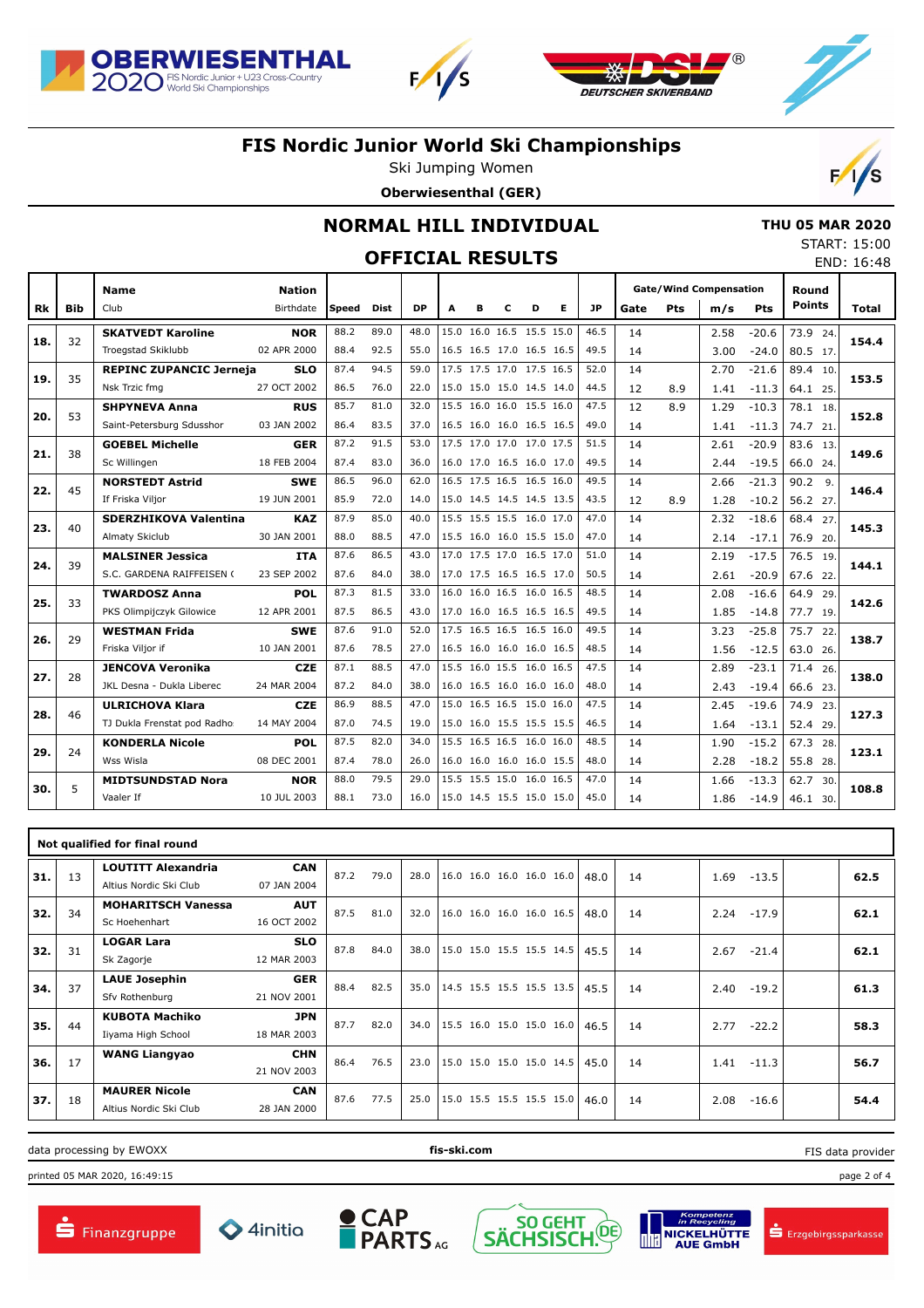





# **FIS Nordic Junior World Ski Championships**

Ski Jumping Women





## **NORMAL HILL INDIVIDUAL**

## **OFFICIAL RESULTS**

 **THU 05 MAR 2020** START: 15:00 END: 16:48

|     |              | Name                                                   | <b>Nation</b>             |            |      |           |                                    |   |   |   |   |      | <b>Gate/Wind Compensation</b> |     |      |               | Round         |       |
|-----|--------------|--------------------------------------------------------|---------------------------|------------|------|-----------|------------------------------------|---|---|---|---|------|-------------------------------|-----|------|---------------|---------------|-------|
| Rk  | <b>Bib</b>   | Club                                                   | Birthdate                 | Speed Dist |      | <b>DP</b> | A                                  | в | c | D | Е | JP.  | Gate                          | Pts | m/s  | Pts           | <b>Points</b> | Total |
|     |              | <b>KAMODA Ayuka</b>                                    | <b>JPN</b>                |            |      |           |                                    |   |   |   |   |      |                               |     |      |               |               |       |
| 38. | 6            | ITOI Co.Ltd Ski Team                                   | 18 FEB 2001               | 87.4       | 73.0 | 16.0      | 16.0 16.0 15.5 15.5 15.5           |   |   |   |   | 47.0 | 14                            |     | 1.10 | $-8.8$        |               | 54.2  |
|     |              | <b>PROKOPIEVA Kristina</b>                             | <b>RUS</b>                |            |      |           |                                    |   |   |   |   |      |                               |     |      |               |               |       |
| 39. | 42           | Sdushor Aist uor1                                      | 16 JUL 2000               | 87.5       | 79.0 | 28.0      | 14.5 14.5 14.5 14.5 13.5           |   |   |   |   | 43.5 | 14                            |     |      | $2.17 - 17.4$ |               | 54.1  |
| 40. | 21           | <b>AMBROSI Martina</b>                                 | <b>ITA</b>                | 86.7       | 73.5 |           | 17.0 15.5 16.0 16.0 15.5 15.5      |   |   |   |   | 47.0 | 14                            |     | 1.90 | $-15.2$       |               | 48.8  |
|     |              | U.S. DOLOMITICA A.S.D.                                 | 07 APR 2001               |            |      |           |                                    |   |   |   |   |      |                               |     |      |               |               |       |
| 41. | 11           | <b>STRATE Abigail</b>                                  | <b>CAN</b>                | 86.9       | 70.5 | 11.0      | 15.5 15.0 16.0 15.5 15.0           |   |   |   |   | 46.0 | 14                            |     | 1.17 | $-9.4$        |               | 47.6  |
|     |              | Altius Nordic club                                     | 22 FEB 2001               |            |      |           |                                    |   |   |   |   |      |                               |     |      |               |               |       |
| 42. | 20           | <b>TERVAHARTIALA Julia</b><br>Lahti Ski Club           | <b>FIN</b><br>07 NOV 2002 | 87.8       | 75.0 | 20.0      | 15.0 15.0 15.5 15.5 16.0           |   |   |   |   | 46.0 | 14                            |     | 2.34 | $-18.7$       |               | 47.3  |
|     |              | <b>JONES Paige</b>                                     | <b>USA</b>                |            |      |           |                                    |   |   |   |   |      |                               |     |      |               |               |       |
| 43. | 22           | Park City Ski and Snowboard                            | 30 AUG 2002               | 86.5       | 74.0 | 18.0      | 16.0 16.0 15.5 16.0 15.0           |   |   |   |   | 47.5 | 14                            |     |      | $2.61 - 20.9$ |               | 44.6  |
|     |              | <b>SAKURAI Riko</b>                                    | <b>JPN</b>                |            |      |           |                                    |   |   |   |   |      |                               |     |      |               |               |       |
| 44. | $\mathbf{1}$ | Winter Sports Club Yoichi                              | 26 NOV 2003               | 86.7       | 71.5 | 13.0      | 15.5 16.0 15.5 15.5 16.0           |   |   |   |   | 47.0 | 14                            |     | 1.97 | $-15.8$       |               | 44.2  |
| 45. | 15           | <b>TOMASELLI Giada</b>                                 | <b>ITA</b>                | 86.9       | 68.0 | 6.0       | 14.5 14.5 14.5 15.0 14.0           |   |   |   |   | 43.5 | 14                            |     | 0.96 | $-7.7$        |               | 41.8  |
|     |              | G.S. MONTE GINER A.S.D.                                | 01 JAN 2003               |            |      |           |                                    |   |   |   |   |      |                               |     |      |               |               |       |
| 46. | 49           | <b>SETO Rio</b>                                        | <b>JPN</b>                | 85.7       | 63.0 | $-4.0$    | 15.5 15.0 15.5 15.5 15.0           |   |   |   |   | 46.0 | 12                            | 8.9 | 1.42 | $-11.4$       |               | 39.5  |
|     |              | Shimokawashougyou High Scho                            | 23 APR 2001               |            |      |           |                                    |   |   |   |   |      |                               |     |      |               |               |       |
| 47. | 16           | <b>TRAMBITAS Andreea Diana</b>                         | ROU                       | 86.7       | 66.5 | 3.0       | 15.0 14.5 15.0 14.5 14.0           |   |   |   |   | 44.0 | 14                            |     | 1.20 | $-9.6$        |               | 37.4  |
|     |              | Css Brasovia<br><b>HERASYMIUK Vitalina</b>             | 31 MAY 2000<br><b>UKR</b> |            |      |           |                                    |   |   |   |   |      |                               |     |      |               |               |       |
| 48. | 3            | COP of Winter Sports                                   | 10 OCT 2003               | 87.5       | 70.0 | 10.0      | 15.0 15.0 15.0 15.5 16.5           |   |   |   |   | 45.5 | 14                            |     | 2.27 | $-18.2$       |               | 37.3  |
|     |              | <b>SHAO Birun</b>                                      | <b>CHN</b>                |            |      |           |                                    |   |   |   |   |      |                               |     |      |               |               |       |
| 49. | 14           |                                                        | 15 AUG 2003               | 86.7       | 67.0 | 4.0       | 14.5 14.0 14.5 14.5 14.5           |   |   |   |   | 43.5 | 14                            |     | 1.39 | $-11.1$       |               | 36.4  |
| 50. | 23           | <b>HIGHFILL Jillian</b>                                | <b>USA</b>                | 87.1       | 67.0 | 4.0       | 15.5 15.5 15.0 15.5 16.0           |   |   |   |   | 46.5 | 14                            |     | 2.18 | $-17.4$       |               | 33.1  |
|     |              | Park City Ski and Snowboard                            | 17 MAY 2004               |            |      |           |                                    |   |   |   |   |      |                               |     |      |               |               |       |
| 51. | 27           | <b>HOFFMANN Anna</b>                                   | <b>USA</b>                | 87.1       | 72.0 | 14.0      | 15.0 14.5 14.5 15.0 14.5           |   |   |   |   | 44.0 | 14                            |     | 3.27 | $-26.2$       |               | 31.8  |
|     |              |                                                        | 28 MAR 2000               |            |      |           |                                    |   |   |   |   |      |                               |     |      |               |               |       |
| 52. | 26           | <b>BELSHAW Annika</b><br>Steamboat Springs winter spor | <b>USA</b><br>13 JUN 2002 | 86.7       | 65.5 | 1.0       | 15.5 15.0 15.0 15.5 16.0           |   |   |   |   | 46.0 | 14                            |     | 2.30 | $-18.4$       |               | 28.6  |
|     |              | <b>FOLEA Delia Anamaria</b>                            | <b>ROU</b>                |            |      |           |                                    |   |   |   |   |      |                               |     |      |               |               |       |
| 53. | 9            | Css Dinamo rasnov                                      | 29 JAN 2004               | 87.3       | 60.5 | $-9.0$    | 15.0 14.5 14.5 14.5 14.5           |   |   |   |   | 43.5 | 14                            |     | 1.12 | $-9.0$        |               | 25.5  |
|     |              | <b>PRZYBYLA Wiktoria</b>                               | <b>POL</b>                |            |      |           |                                    |   |   |   |   |      |                               |     |      |               |               |       |
| 54. | 19           | SSR LZS Sokol Szczyrk                                  | 02 OCT 2004               | 87.2       | 60.0 | $-10.0$   | $14.5$ 15.0 14.5 14.5 14.0         |   |   |   |   | 43.5 | 14                            |     | 1.93 | $-15.4$       |               | 18.1  |
| 55. | 30           | <b>PYLYPCHUK Tetiana</b>                               | <b>UKR</b>                | 87.9       | 57.5 |           | $-15.0$   13.5 13.5 13.5 13.5 13.5 |   |   |   |   | 40.5 | 14                            |     |      |               |               | 4.4   |
|     |              | COP of Winter Sports                                   | 10 FEB 2004               |            |      |           |                                    |   |   |   |   |      |                               |     |      | $2.64 -21.1$  |               |       |
| 56. | 8            | <b>SADVAROVA Karolina</b>                              | CZE                       | 87.8       | 50.0 |           | $-30.0$   14.0 14.0 14.0 13.0 14.5 |   |   |   |   | 42.0 | 14                            |     |      | $1.46 - 11.7$ |               | 0.3   |
|     |              | Sk Jested liberec - Dukla                              | 09 OCT 2003               |            |      |           |                                    |   |   |   |   |      |                               |     |      |               |               |       |
| 57. | 10           | <b>REN Jiaojiao</b>                                    | <b>CHN</b>                | 86.8       | 50.0 | $-30.0$   | 13.0 12.5 13.0 13.0 13.0           |   |   |   |   | 39.0 | 14                            |     |      | $1.42 - 11.4$ |               | 0.0   |
|     |              | SIDLOVA Viktoria                                       | 21 MAR 2001<br><b>SVK</b> |            |      |           |                                    |   |   |   |   |      |                               |     |      |               |               |       |
| 57. | 4            | Sk Kartik banska bystrica                              | 12 MAR 2001               | 86.9       | 51.0 |           | $-28.0$   13.5 14.0 14.0 13.0 14.5 |   |   |   |   | 41.5 | 14                            |     |      | $1.87 - 15.0$ |               | 0.0   |

data processing by EWOXX **fis-ski.com**

printed 05 MAR 2020, 16:49:15 page 3 of 4











FIS data provider